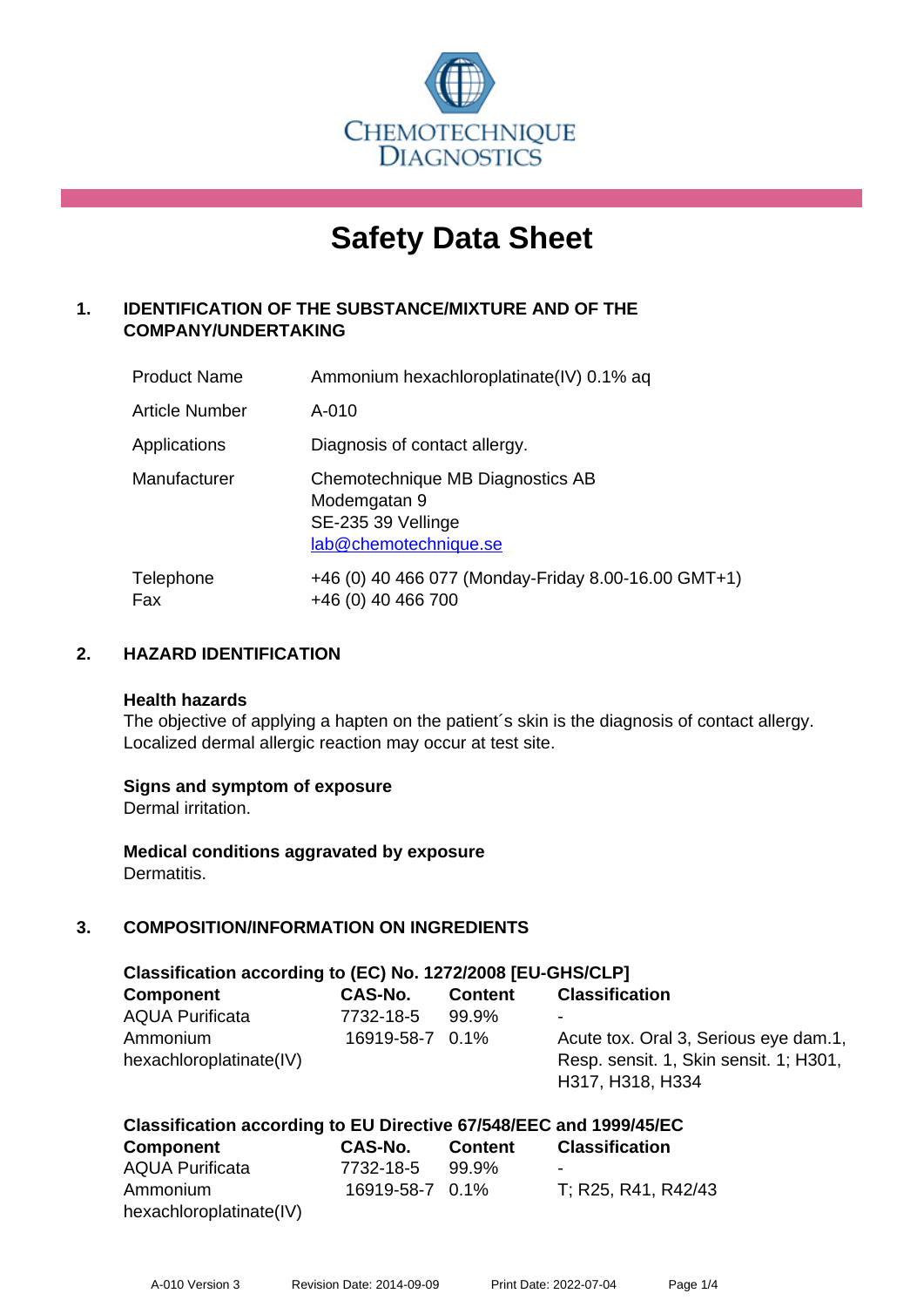#### **4. FIRST AID MEASURES**

**Emergency and first aid procedures** Obtain medical attention.

# **5. FIRE-FIGHTING MEASURES\***

No data available.

## **6. ACCIDENTAL RELEASES MEASURES**

**Steps to be taken if material is released or spilled** Contain and place in a closed container.

## **7. HANDLING AND STORAGE**

**Precautions to be taken in handling and storage** Store dark at 5-8°C. Avoid extended exposure to light. Store in a well-sealed container. FOR EXTERNAL USE ONLY.

# **8. EXPOSURE CONTROLS/PERSONAL PROTECTION**

**Respiratory protection** Not required.

**Ventilation** Local exhaust.

# **Protective gloves**

Disposal gloves.

#### **Eye protection**

Not required with normal use.

## **Work/Hygienic practices**

Wash hands after each use.

## **9. PHYSICAL AND CHEMICAL PROPERTIES**

| Appearance           | <b>Yellow Transparent Liquid</b>                 |
|----------------------|--------------------------------------------------|
| Odour                | <b>Odourless</b>                                 |
| Boiling point*       | $100^{\circ}$ C                                  |
| Flash point*         | >No data available.                              |
| Self ignition*       | Product does not self ignite.                    |
| Danger of explosion* | Product does not present as an explosion hazard. |
| Density*             | 1.0 $g/cm3$                                      |

\*Data is shown for AQUA Purificata only

## **10. STABILITY AND REACTIVITY**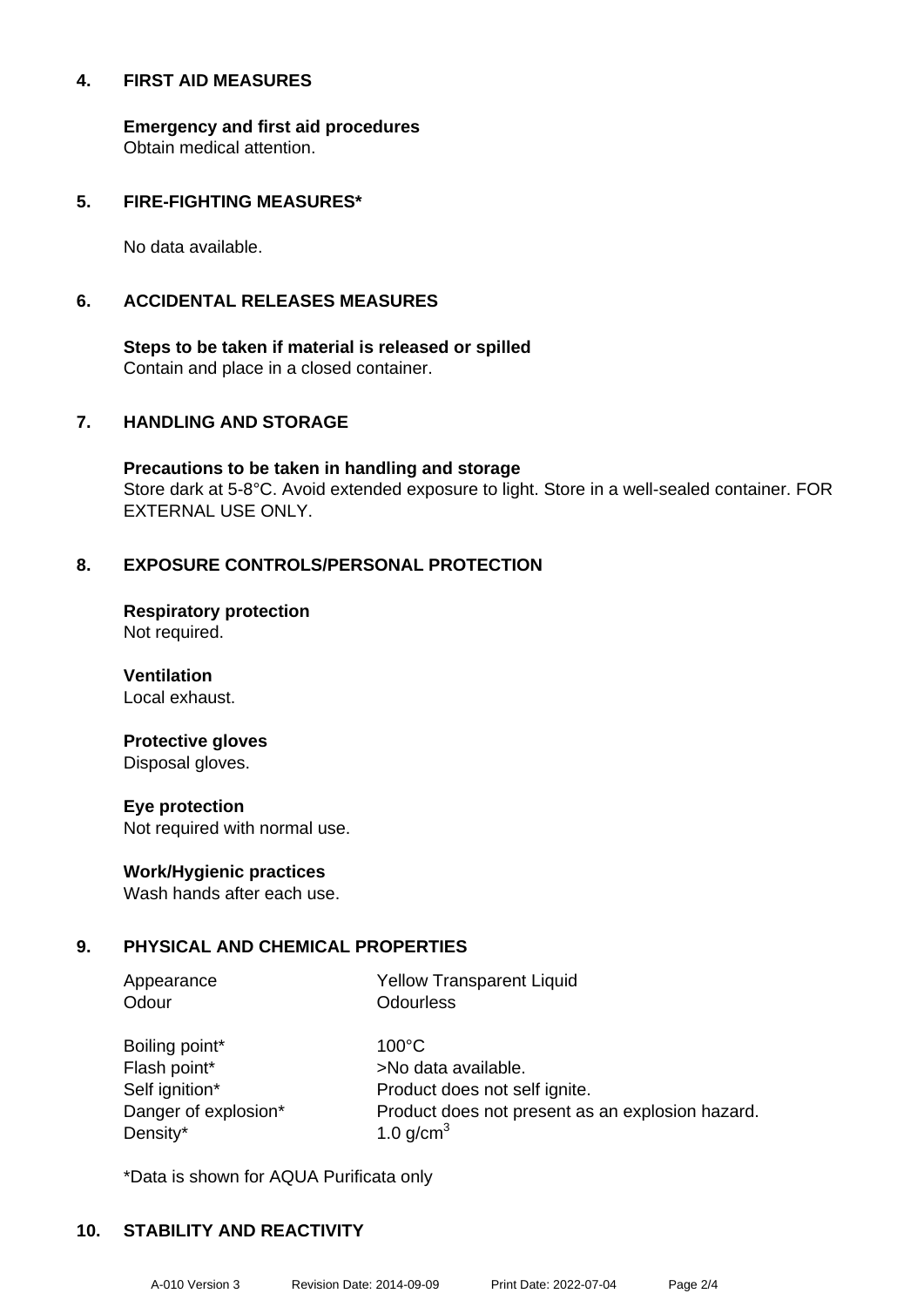# **Incompability**

May react with strong oxidizing agents.

#### **Stability**

Stable at recommended storage conditions.

**Hazardous polymerization** Will not occur.

## **11. TOXICOLOGICAL INFORMATION**

No data available.

#### **12. ECOLOGICAL INFORMATION**

No data available.

#### **13. DISPOSAL CONSIDERATIONS**

#### **Waste disposal method**

Comply with federal, state/provincial and local regulation.

#### **14. TRANSPORT INFORMATION**

Not dangerous goods.

#### **15. REGULATORY INFORMATION**

The classification is according to the latest editions of the EU lists, and extended by company and literature data.

#### **16. OTHER INFORMATION**

#### **Text of H-statements and R-phrases mentioned in Section 3**

| Acute tox. Oral 3  | Acute toxicity, Oral (Category 3)         |
|--------------------|-------------------------------------------|
| Serious eye dam. 1 | Serious eye damage (Category 1)           |
| Resp. sensit. 1    | Respiratory sensitization (Category 1)    |
| Skin sensit. 1     | Skin sensitization (Category 1)           |
| H <sub>301</sub>   | Toxic if swallowed                        |
| H317               | May cause an allergic skin reaction       |
| H318               | Causes serious eye damage                 |
| H334               | May cause allergy or asthma symptoms or   |
|                    | breathing difficulties if inhaled         |
|                    | Toxic                                     |
| R <sub>25</sub>    | Toxic if swallowed                        |
| R41                | Risk of serious damage to eyes            |
| R42/43             | May cause sensitization by inhalation and |
|                    | skin contact                              |

Pharmaceutical quality of tested hapten is confirmed by Chemotechnique Diagnostics according to validated analytical methods. Hapten passed test according to GMP standards.